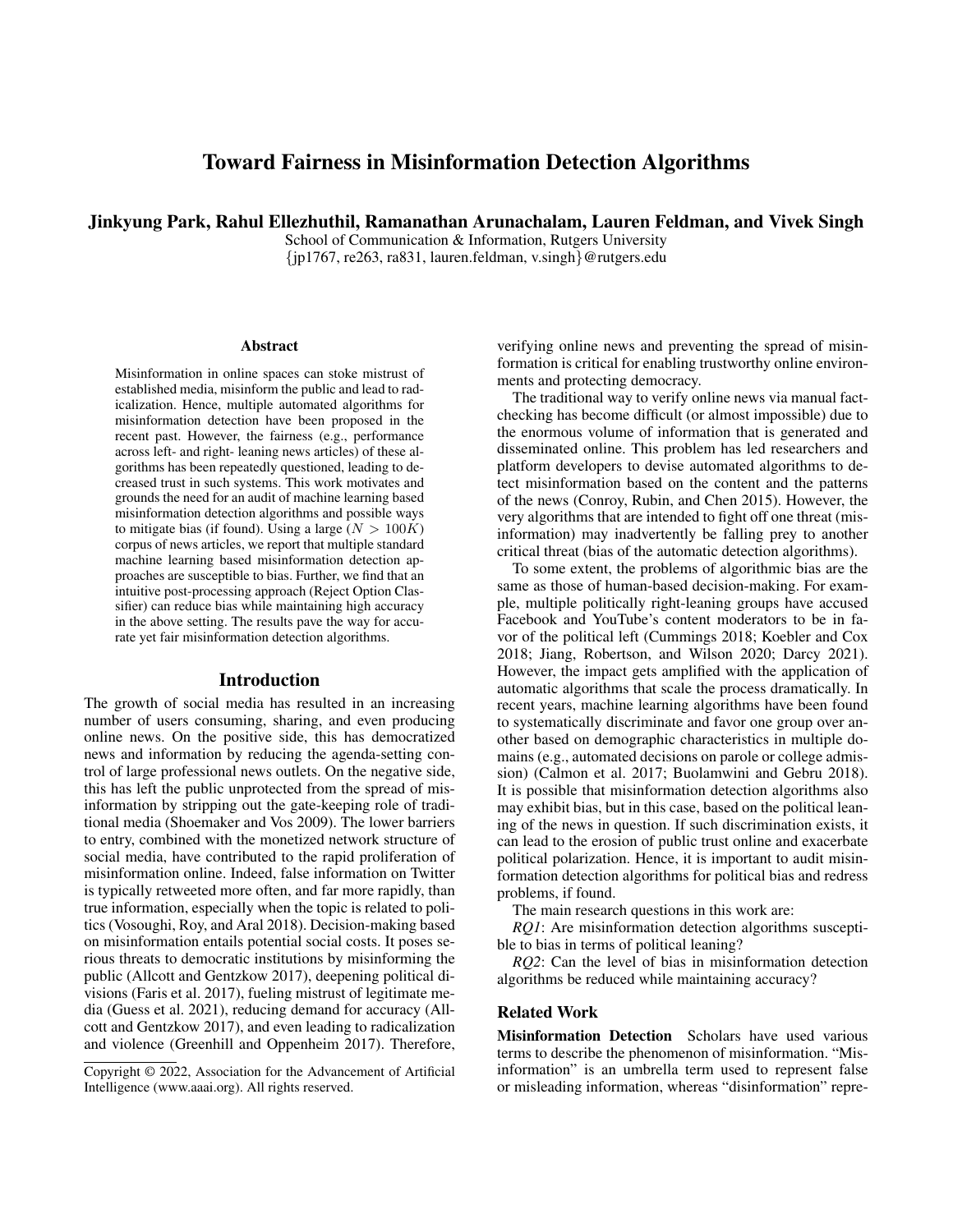sents false information that is "purposely spread to deceive people" (Lazer et al. 2018). Other scholars see misinformation and disinformation as symptomatic of a broader "information disorder" plaguing the media environment (e.g., (Wardle and Derakhshan 2017)). The term "fake news" has been used to describe news articles that are "intentionally and verifiably false and could mislead readers" (Allcott and Gentzkow 2017) or "fabricated information that mimics news media content in form but not in organizational process or intent" (Lazer et al. 2018). Media analyses have found strong structural similarity between "fake news" and traditional journalism (Mourão and Robertson 2019; Tandoc Jr, Thomas, and Bishop 2021); "fake news" is thus understood as a form of "genre blending" that combines "elements of news ideals with features exogenous to the normative model of professional journalism: misinformation, sensationalism, clickbait, and bias" (Mourão and Robertson 2019).

Although some scholars have moved away from the term "fake news" given its use by politicians and others to undermine news that they perceive to be disagreeable, we follow others (Mourão and Robertson 2019; Grinberg et al. 2019; Tandoc Jr, Thomas, and Bishop 2021) in retaining the "fake news" label to refer to media sources that publish false, misleading, hyperpartisan, and sensational content. We also use the term "misinformation" to refer to media content that is false or misleading, and use labels provided by News-Guard (https://www.newsguardtech.com/) to operationalize it. NewsGuard is a company that employs expert journalists and follows journalistic norms to rate the credibility of news and information websites.

Scholars, policymakers, and media professionals continue to make efforts to stem the flow of misinformation (Lazer et al. 2018). One potential technological approach entails the use of algorithms to detect misinformation online. Misinformation detection has been studied in two broad ways: by analyzing the content of misinformation and by analyzing the spread of misinformation. The former examines contentrelated features (e.g., textual and images properties), and the latter focuses on network features of the spreading phenomena in assessing the authenticity of the news articles (Zhou and Zafarani 2020; Singh, Ghosh, and Sonagara 2021; Potthast et al. 2017).

In previous literature, the credibility of news has typically been estimated based on the general reputation of the source concerning known fact-checked claims. Most works on misinformation detection which relied on source-level labels assumed that all articles from the source are equally reliable or unreliable depending on the reputation of the medium (Horne et al. 2018; Grinberg et al. 2019). For example, (Horne et al. 2018) trained machine-learning algorithms to predict whether the news article is coming from a factual or unreliable source. In their work, the assumption was that all news articles from a given source share the same credibility level. We also follow this approach by evaluating misinformation at the level of news sources rather than at the level of individual news articles. We do this for two reasons. First, the source of the news article often determines the presence of misinformation, based on the processes of the publisher (Grinberg et al. 2019). According to (Lazer et al. 2018), media outlets that publish false news tend to lack strong journalistic "norms and processes for ensuring the accuracy and credibility of information." Secondly, there is a dearth of fine-grained labels which have been defined at the news article level. State of the art creation of machine learning algorithms for misinformation detection focuses on source level labels for misinformation (Nørregaard, Horne, and Adalı 2019; Grinberg et al. 2019; Sitaula et al. 2020); hence, it makes sense for the bias analysis to be undertaken at the same resolution.

Political Asymmetry in Misinformation Dissemination of and susceptibility to misinformation occurs asymmetrically across the political spectrum. Research by (Faris et al. 2017) points to a broader asymmetry in the U.S. political media ecosystem that bears on the flow and uptake of misinformation on the political right . Their analysis finds that conservative media are more partisan and more insular than left-leaning media. This relative insularity allows for misinformation and misleading claims from politically extreme sites to more easily receive amplification and legitimation within the right-wing media sphere.

Political psychology research points to additional asymmetries in the media use and preferences of liberals and conservatives. Studies have shown that how physically threatened or fearful an individual feels is one of the key factors that predicts whether an individual holds conservative political attitudes (Napier et al. 2018; Jost et al. 2017). In turn, research has found that liberals and conservatives are drawn to different types of political media based on their psychological characteristics; for example, conservatives are attracted to information that monitors for threats and is aggressive in tone (Young 2019). Other research has demonstrated that liberals and conservatives are swayed by different features of persuasive message appeals (Jost and Krochik 2014). Therefore, it is plausible that misinformation targeting conservative and liberal audiences may use different mechanisms (e.g., news frames, emotional appeals, linguistic attributes, etc.) based on assumptions about what might appeal to and influence the intended audience.

Given the ideological asymmetries in the production, proliferation, and interpretation of political misinformation, it is possible that algorithms could be biased in their detection of misinformation in left- versus right-leaning news. In other words, potential differences between left- and right-leaning news may have implications for the fairness of algorithms to detect misinformation. Thus, any solutions for combating misinformation must take ideological asymmetry into account (Lazer et al. 2018).

Algorithmic Fairness The potential issues of the (un)fairness of machine learning algorithms are not limited to misinformation detection algorithms. Various algorithms are applied to make important decisions that were made by humans. However, even with the best intentions, data-driven machine learning algorithms can inherently reflect existing social biases or introduce new ones. The emerging literature on fair machine learning algorithms has identified multiple ways that the algorithms can make a discriminatory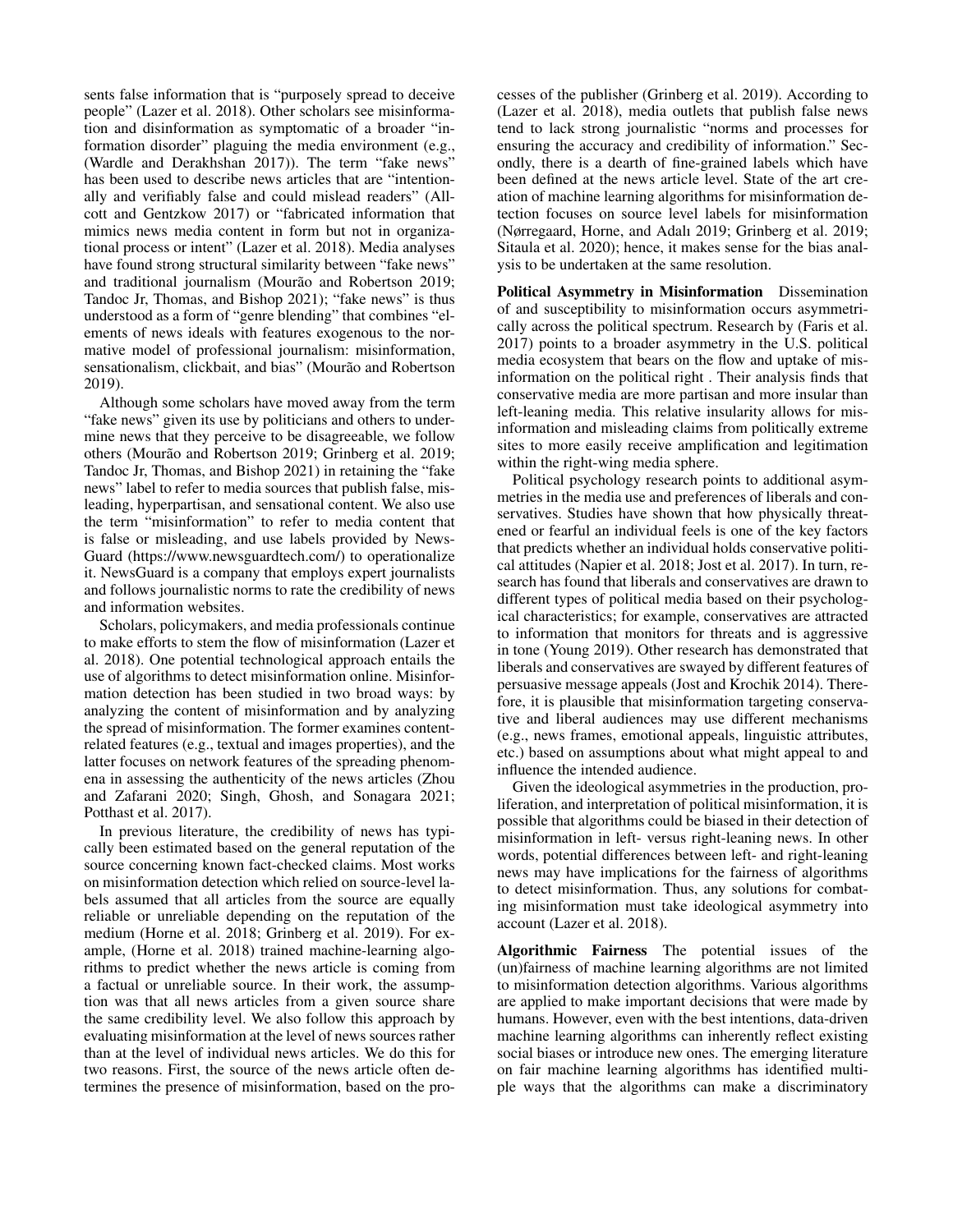decision. Some of the common scenarios for algorithmic bias include when (a) input data has unequal representation from different groups, (b) historically there is not enough positive outcome for the unprivileged group, and when (c) the algorithm processes are (deliberately or inadvertently) designed to yield unequal decisions (Kamishima et al. 2012; Lepri et al. 2018). Accordingly, techniques to mitigate algorithmic bias attempt to modify the process of the training data (pre-processing), the learning algorithms (in-processing), and the prediction (post-processing) (Lepri et al. 2018).

More specifically, pre-processing techniques focus on optimizing the data before it goes into any algorithms. For instance, disparate impact remover tweaks feature values to increase fairness while preserving rank-order within the group. In this way, it allows each of the considered groups (e.g., political-left and political right) to have equal opportunities to score high on the considered features (Feldman et al. 2015).

To counter the bias stemming from the algorithm processes themselves, an in-processing technique such as adding a "regularizer" can be used. Regularizer acts as a prejudice remover by penalizing discriminatory outcomes generated by an algorithm (Kamishima et al. 2012). Similarly, with the adversarial debiasing technique, classifiers learn to minimize an adversary's ability to predict sensitive features (Alasadi, Al Hilli, and Singh 2019).

Post-processing techniques are often used when it is impossible or undesirable to change the incoming data or the (potentially proprietary) algorithms. Reject Option Classification approach, one of the post-processing techniques, applies rejection options and labels instances to reduce discrimination (Kamiran et al. 2018). More specifically, it tries to balance the outcomes of algorithms by giving desirable outcomes to the unprivileged group and giving undesirable outcomes to the privileged group in the "critical region" i.e., the area near the decision boundary.

Regardless of how algorithmic bias is mitigated, the above techniques share a common idea: responsibility for the social impact generated by algorithmic decision-making. As algorithms are products that involve both human and machine learning, redressing the potential bias inherent in the algorithms is a step forward toward accountable machine learning systems (O'neil 2016).

The issue of human bias in identifying misinformation has been addressed in some of the previous literature. For example, Babaei et al. (Babaei et al. 2021) have investigated the biases in the human process of identifying fake news. Raza et al., (Raza, Reji, and Ding 2022) have identified ways to identify bias (e.g., use of gendered language) within articles and ways to reduce them.

However, *no research has been done on political asymmetry in the algorithms automatically predicting misinformation*. In this work, we address the problem of identifying and reducing discriminatory decisions made by misinformation detection algorithms based on the political identity of the news source. Particularly, we focus on the scenario where there is an unequal representation of politically left- and right-aligned sources in the training data and hence potentially impact fairness in misinformation detection algorithms.

# Materials and Methods

We used the NELA-2018 dataset (Nørregaard, Horne, and Adalı 2019) for analyzing bias in misinformation classification. The original dataset contained 713k news articles with source-level labels for credibility and political leaning, compiled from several data sources including NewsGuard, Pew Research Center, Wikipedia, BuzzFeed, and others.

We relied on credibility labels from NewsGuard for multiple reasons. First, NewsGuard's labels cover the highest percentage (35%) of the entire sample. Second, it follows a rigorous labeling process. NewsGuard (https://www.newsguardtech.com/) utilizes trained journalists rather than algorithms to assess the credibility and transparency of news websites. Their analysis creates a points system across 9 dimensions to derive an overall label for credibility. In addition, they allow respective news outlets to comment on the assigned ratings before making them public. Finally, NewsGuard's methodology has been used in recent misinformation detection literature (Nørregaard, Horne, and Adalı 2019; Singh, Ghosh, and Sonagara 2021).

Similarly, we relied on BuzzFeed's labels for political leaning (i.e., left vs. right), as the labels cover 36.3% of the sample in the dataset. We excluded news articles that did not have labels from both BuzzFeed and NewsGuard, leaving 102k articles for further analysis.

The dataset includes political leaning as a sensitive feature (i.e., the dimension to be considered for fairness), having two categorical values (left-aligned and right-aligned). Out of 102k data points, 37.5k points (approximately 36.7%) belonged to left-aligned sources. The remaining 64.5k points belong to right-aligned sources. Table 1 presents a list of news sources in the dataset, their respective number of articles, political leanings, and credibility (e.g., real/fake).

# Feature Design

Machine learning literature suggests two major approaches to feature extraction: deep learning and hand-crafted approaches. With large computational resources such as a large dataset, recent deep learning approaches can yield high accuracy. However, they often work as black boxes and do not provide interpretability for the feature extraction (Zihni et al. 2020). Meanwhile, hand-crafted machine learning approaches are often designed by domain experts. These approaches are more interpretable because the role of individual features is more obvious compared to the deep learning approaches. Furthermore, they tend to work well even with the modest size of data and computational resources available. We consider interpretability as an important aspect of our work on fairness in machine learning algorithms, and hence follow the route of theory-driven and hand-crafted feature extraction approaches.

The features were identified based on a combination of 1) the concepts of journalistic news values, 2) relevant theories, and 3) the array of recent empirical studies on misinformation detection.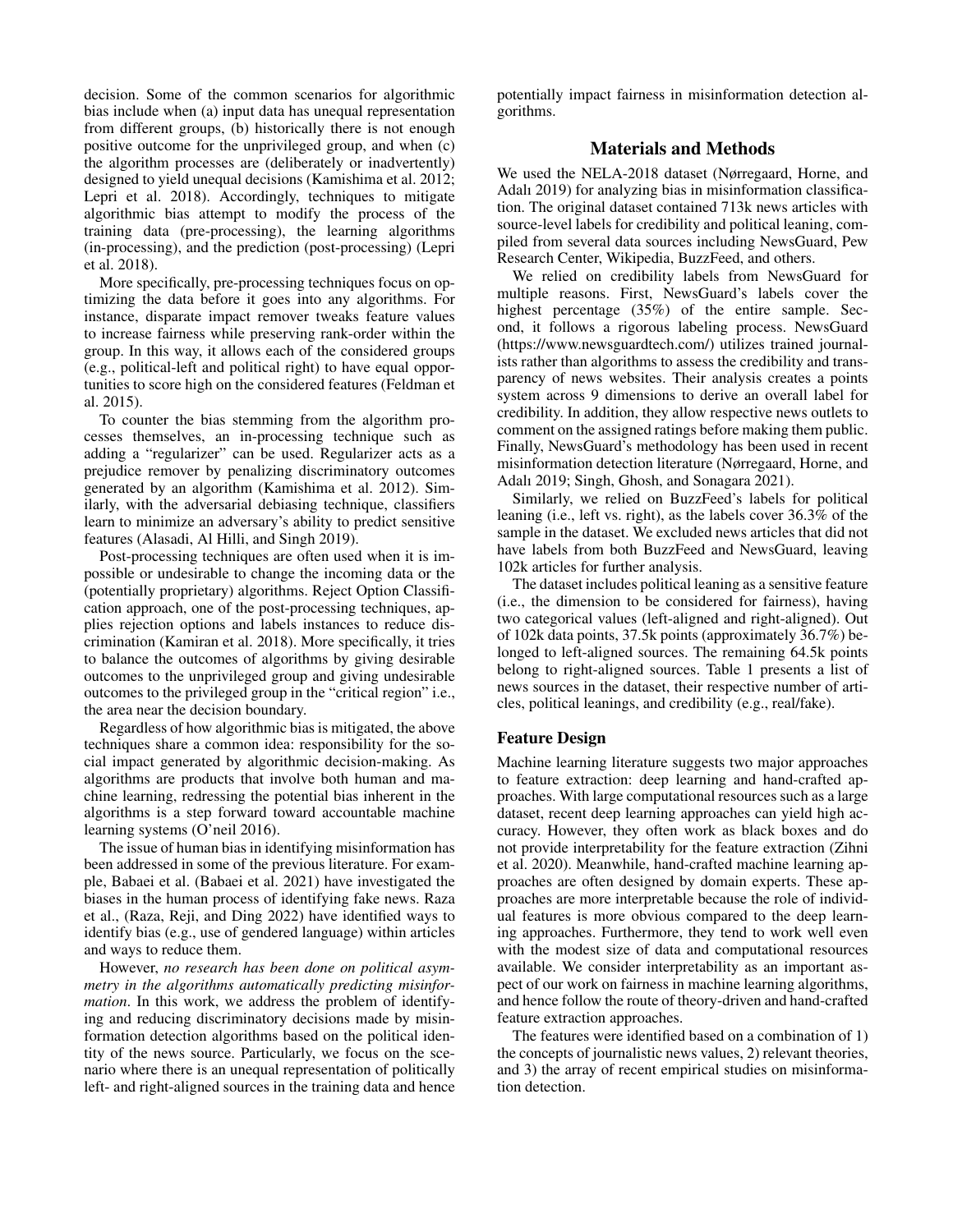| <b>News Source</b>  | Number of<br><b>Articles</b> | <b>Political</b><br><b>Alignment</b> | <b>Real/Fake</b> |  |
|---------------------|------------------------------|--------------------------------------|------------------|--|
|                     |                              |                                      |                  |  |
| Shareblue           | 2134                         | Left                                 | Fake             |  |
| MotherJones         | 1128                         | Left                                 | Real             |  |
| Alternet            | 4816                         | Left                                 | Real             |  |
| Politicus           | 4018                         | Left                                 | Real             |  |
| USA.                |                              |                                      |                  |  |
| Palmer              | 3539                         | Left                                 | Fake             |  |
| Report              |                              |                                      |                  |  |
| Crooks and          | 2465                         | Left                                 | Real             |  |
| Liars               |                              |                                      |                  |  |
| Salon               | 1702                         | Left                                 | Real             |  |
| MediaMat-           | 2316                         | Left                                 | Real             |  |
| tersforAmer-        |                              |                                      |                  |  |
| ica                 |                              |                                      |                  |  |
| Bipartisan          | 4060                         | Left                                 | Fake             |  |
| Report              |                              |                                      |                  |  |
| <b>MSNBC</b>        | 6604                         | Left                                 | Real             |  |
| Raw Story           | 3719                         | Left                                 | Real             |  |
| Daily Kos           | 994                          | Left                                 | Fake             |  |
| Drudge              | 18884                        | Right                                | Fake             |  |
| Report              |                              |                                      |                  |  |
| FrontPage           | 892                          | Right                                | Fake             |  |
| Magazine            |                              |                                      |                  |  |
| Instapundit         | 15479                        | Right                                | Fake             |  |
| <b>Breithart</b>    | 1877                         | Right                                | Fake             |  |
| Fox News            | 3106                         | Right                                | Real             |  |
| <b>CNS News</b>     | 5263                         | Right                                | Real             |  |
| <b>News Busters</b> | 3240                         | Right                                | Real             |  |
| <b>Infowars</b>     | 2518                         | Right                                | Fake             |  |
| <b>Bearing Arms</b> | 1193                         | Right                                | Real             |  |
| National            | 5129                         | Right                                | Real             |  |
| Review              |                              |                                      |                  |  |
| <b>Real Clear</b>   | 7206                         | Right                                | Real             |  |
| Politics            |                              |                                      |                  |  |
| Daily Signal        | 308                          | Right                                | Real             |  |

Table 1: News sources, number of articles, political alignment, and credibility.

Journalistic news values refer to journalists' "shared operational understanding that informs the mediated world that is presented to news audiences" (Tandoc Jr, Thomas, and Bishop 2021). We focused on deviations from journalistic news values (e.g., objectivity, balance) (Tandoc Jr, Thomas, and Bishop 2021; Lazer et al. 2018) when identifying relevant features in misinformation detection algorithms.

In addition, theories in psychology and social science (e.g., social identity theory, four-factor theory, Undeutsch hypothesis, information manipulation theory) grounded our selection of the features. Undeutsch hypothesis suggests that the factual statement differs from a fabricated or fictitious statement in content style and in quality (Amado, Arce, and Fariña 2015). Information manipulation theory states that extreme information quantity exists in deceptive statements (McCornack 1992). According to the four-factor theory (Zuckerman, DePaulo, and Rosenthal 1981), lies are expressed differently in terms of arousal, emotion, and thinking from the truth. Social identity theory suggested that awareness of one's group membership justifies maintaining social distance from the out-group, and this social distance is explained by the feeling of less acceptance, trust, or liking of the out-group members (Ashforth and Mael 1989). This out-group animosity is a powerful predictor of the sharing

of political misinformation. Similarly, in-group favoritism is also used in misinformation because individuals tend to see what is favorable to their partisan orientation (Rathje, Van Bavel, and van der Linden 2021).

These theories helped us consider the difference between reliable contents and deceptive contents in terms of linguistic style of the texts (Amado, Arce, and Fariña 2015; McCornack 1992), subjectivity (Amado, Arce, and Fariña 2015), emotional expressions (Zuckerman, DePaulo, and Rosenthal 1981), and social identity manifestations (Ashforth and Mael 1989).

Finally, after reviewing the relevant empirical studies, we identified four broad categories of features: structure, subjectivity, sentiment, and social identity. The detailed explanations of the four categories of features are present below:

- 1. Structure: this category consists of the features describing the organization of the content into different stylistic structures, such as the syntax, text style, and grammatical elements of news content and title. Following the theories of the Undeutsch hypothesis and information manipulation theory and an empirical study (Zhou et al. 2020), we used features such as "number of words," "average words per sentence," and "number of question marks" and complexity measures (e.g., Flesch-Kincaid readability index). Complexity measures were computed using the Textstat Python library, and the other features were computed using LIWC (Pennebaker et al. 2015).
- 2. Subjectivity: this category consists of the features that provide evidence of an effort to convey a certain opinion or viewpoint rather than facts. The category of subjectivity was considered as the deviation from the journalistic news value of "objectivity," impartially pursuing the evidence and demonstrating faith in "facts" (Schudson 1981). Also, Undeutsch hypothesis theoretically grounds that a fictitious statement differs in quality from a true statement. A recent study added empirical evidence to the theory that more than half of the articles published by unreliable news sites contained the personal opinion of the author(s) (Tandoc Jr, Thomas, and Bishop 2021). Therefore, we used "cognitive processes" (e.g. cause, know, ought), "perceptual processes" (e.g., look, heard, feeling), and "informal language" (e.g., swear words) categories and their subcategories from LIWC 2015 (Pennebaker et al. 2015) as the features in this category.
- 3. Sentiment: this category refers to the emotion-arousing aspects of the news stories that contain misinformation. Theoretically, lies are expressed differently in terms of arousal, emotion, and thinking from the truth (Zuckerman, DePaulo, and Rosenthal 1981). Empirically, sentiment features such as positive words, negative words, exclamation marks, and sentiment polarity were used in machine learning algorithms to detect misinformation (Bond et al. 2017; Zhou et al. 2020). Based on the four-factor theory and the empirical studies, we included the "emotional tone" (i.e., positive, neutral, and negative emotions) (Hutto and Gilbert 2014) and "affective processes" category (e.g., happy, cried) and its subcategories (e.g., anxiety, sadness) from LIWC 2015 (Pennebaker et al. 2015)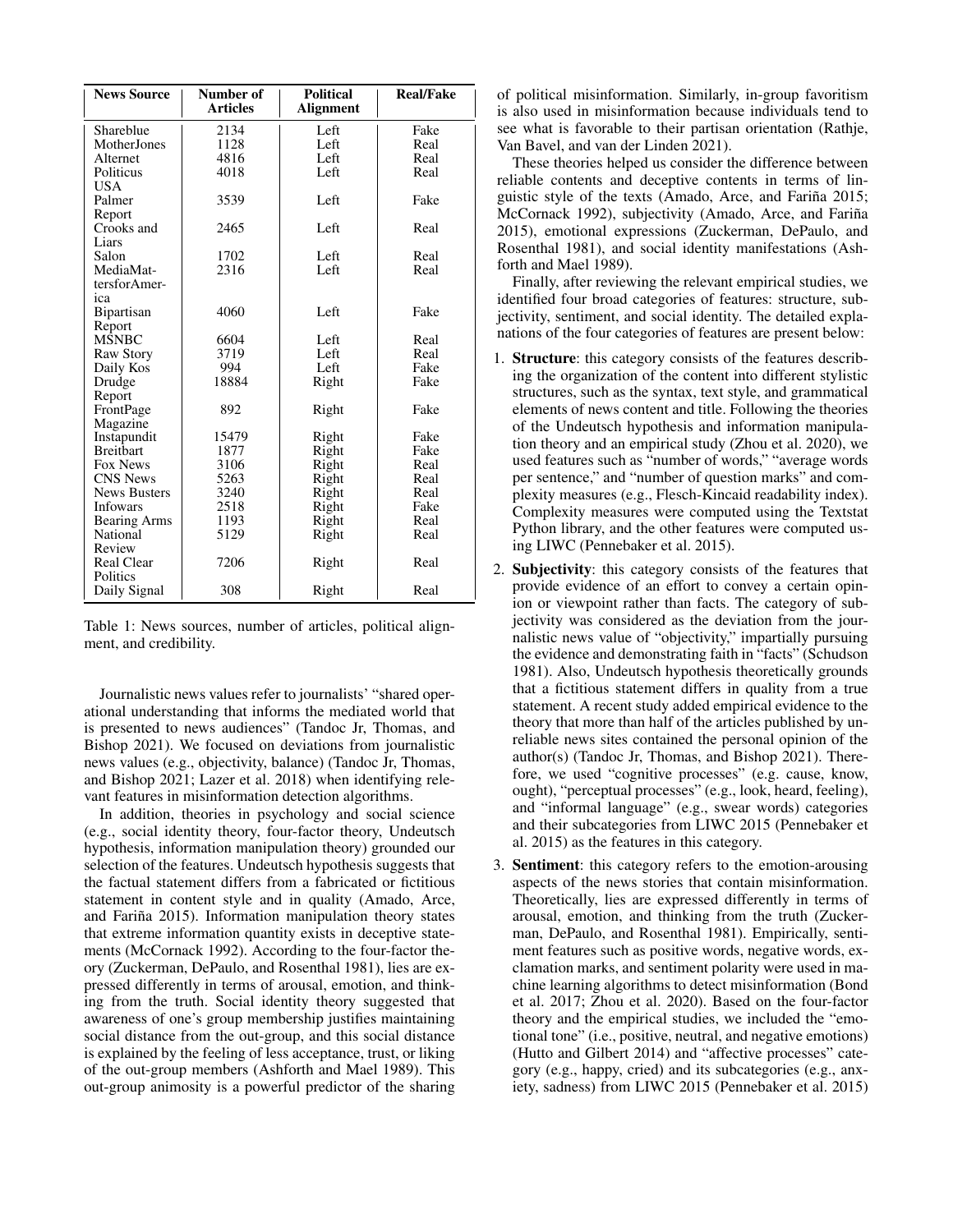as the sentiment feature to detect misinformation.

4. Social Identity: this category consists of the features that reveal the qualities or beliefs that make a particular group different from others. Social identity theory (Ashforth and Mael 1989) and prior literature confirmed that readers are more easily persuaded by the use of social identity words, such as second-person pronouns (e.g., you), that are unlikely to appear in reliable news articles (Horne and Adali 2017; Singh, Ghosh, and Sonagara 2021). Following the theory and the previous literature, we selected "personal pronouns" category and its subcategories from LIWC 2015 (Pennebaker et al. 2015), "liberal identity words" (e.g., left-wing, democrat), "conservative identity words" (e.g., right-wing, republican), and "moral words" (e.g., guilt, innocent, blame) from the dictionaries created by (Osmundsen et al. 2021).

Table 2 shows the summary of the features that were used in this study. Note that some of the features did not fall exclusively under one category. In this case, we organized the features under the most relevant category in the context of the current study. In addition, we computed separate values of each feature for the title and the body of the news articles. This is because not only the content of the news articles but also the news titles are a strong factor in distinguishing misinformation from reliable news (Horne and Adali 2017). Given that the news titles are short in length, some structural features (e.g., number of paragraphs) were computed only for the body of the news article.

#### Pre-processing and Model Training

Before applying any of the machine learning algorithms, the missing values were filled with the median values of corresponding features. To reduce the impact of features with high variance, features were standardized by centering their mean to zero and by scaling them to unit variance.

The obtained features were passed to several classification algorithms. Based on a survey of recent literature on machine learning algorithms for misinformation detection (Singh, Ghosh, and Sonagara 2021; Fang et al. 2019; Shu et al. 2020), we considered five frequently used algorithms: Logistic Regression, Support Vector Machine, Decision Tree, Random Forest, and Multilayer Perceptron Neural Networks. Each of these was implemented using the Sci-kit Learn library (Pedregosa et al. 2011).

We split the dataset in a random manner where 80% of the dataset was set aside for training the machine learning algorithms and the remaining 20% was utilized as a test-set. The split is performed in a stratified manner using labels. This ensures that the proportion of real and fake news articles in train and test sets are same. We ran all the algorithms for 100 iterations and the Random Forest approach yielded the highest accuracy (see Table 3; details follow). Since there is often a trade-off between accuracy and fairness (i.e., as fairness increases, accuracy decreases), the model with the highest accuracy (Random Forest) was picked as the baseline model for further inspection of its fairness towards the sensitive feature (i.e., political leaning). The Random Forest

model has 100 estimators/number of trees in the forest with no limits on the maximum depth of the forest.

# Auditing for Bias

We selected 'political leaning' as the sensitive feature in this work. Given multiple recent claims that media platforms favor articles from politically left-leaning sources in moderation (Cummings 2018; Koebler and Cox 2018), we consider articles from right-aligned sources to be the unprivileged group when empirically auditing the algorithms for bias. Note that this sensitive feature is not part of the training data but is used at test time to compute various fairness metrics.

There are multiple interpretations of algorithmic fairness such as maximizing utility for groups or respecting various rules such as individual rights and freedoms (Duster 1996). In the current study, we follow John Rawl's interpretation of distributive justice which equates fairness and justice, arguing broadly that fairness is "a demand for impartiality" (Rawls 1999). In other words, the algorithm should yield similar outcomes for different groups irrespective of their demographic description. Focusing on the notion of distributive justice, we consider an algorithm to be fair if its performance does not vary for news articles from the politically left- and right-aligned news sources.

There exist at least two different interpretations within the above mentioned distributive justice paradigm to quantify bias. One approach focuses on equal predictive performance, i.e., an equal ability to identify the "ground truth" labels for the two classes. We consider one such metric: delta accuracy, in this work. It is easy to interpret and follows naturally from the traditional accuracy metric, which remains an unquestionable goal for any classification system.

The other interpretation focuses on the concept of "disparate impact," i.e., when a facially neutral practice has an unjustified adverse impact on members of a protected class (Civil Rights Act 1964). This approach questions the validity of past "ground truth" data that is used to train algorithms. For instance, while using SAT scores to decide on college admissions may "appear" to be objectively fair, it is near impossible to tease apart the impact of systemic injustices which yield poorer SAT scores for under-represented minorities. Hence, *irrespective* of the learning data and the learning process, this interpretation would require that different demographic groups have equal probability of positive outcomes. In fact, in the US legal system, a process is considered biased, irrespective of the intent of the designers, if there is less than 0.8 under-representation in the probability of positive outcome for a demographic group (Civil Rights Act 1964; Feldman et al. 2015). We consider two related metrics based on this line of reasoning: disparate impact and statistical parity difference, in this work.

Delta accuracy Delta accuracy indicates the difference in the accuracy of samples belonging to the privileged and unprivileged groups. If delta accuracy is not zero, it means that the algorithm is classifying more accurately on one group of samples than on the other.

```
\Delta acc = acc(S = unprivileged) - acc(S = privileged) (1)
```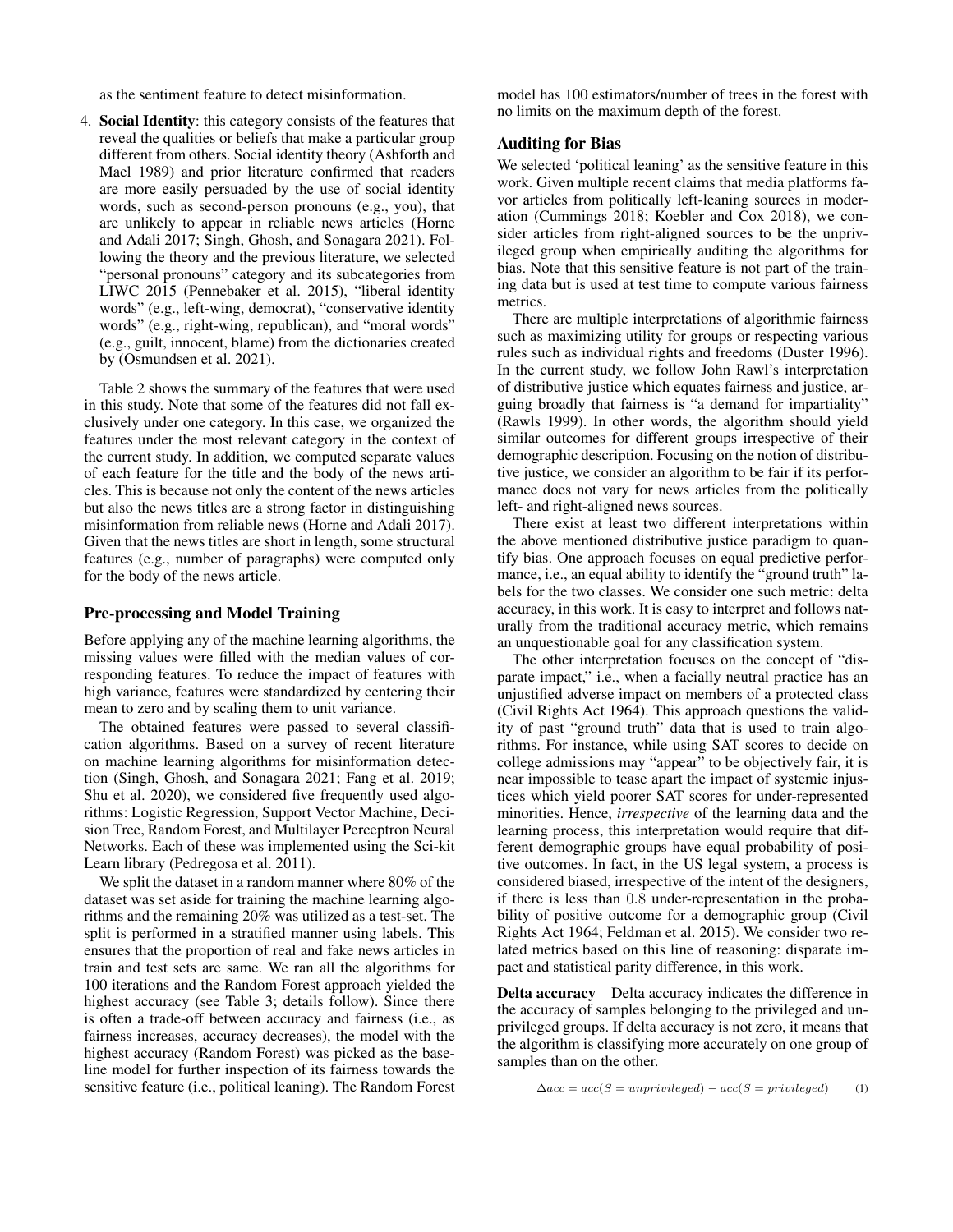| <b>Types of Features</b> | <b>Features</b>                                                                                                                                                                                                                                                                                                                                                                                     | <b>Theoretical Support</b>                                                                                              | <b>Empirical Support</b>                   |
|--------------------------|-----------------------------------------------------------------------------------------------------------------------------------------------------------------------------------------------------------------------------------------------------------------------------------------------------------------------------------------------------------------------------------------------------|-------------------------------------------------------------------------------------------------------------------------|--------------------------------------------|
| Structure                | <b>Title and Body:</b> Number of words, Number of nouns,<br>Number of verbs, Number of Adverbs, Number of Ex-<br>clamation marks, Number of question marks, Number<br>of quotation marks, complexity<br>Body only: Number of sentences, Number of para-<br>graphs, Average sentences per paragraph, Average<br>words per sentence, Average punctuation per sentence,<br>Average characters per word | <b>Hypothesis</b><br>Undeutsch<br>(Amado et al., 2015), In-<br>formation Manipulation<br>(McCornack.<br>Theory<br>1992) | Zhou et al., 2020, Horne<br>& Adali, 2017  |
| Subjectivity             | Cognitive processes, Perceptual processes, Informal<br>language                                                                                                                                                                                                                                                                                                                                     | Hypothesis<br>Undeutsch<br>(Amado et al., 2015)                                                                         | Tandoc et al., 2021                        |
| Sentiment                | Affective processes, Positive/Neutral/Negative senti-<br>ment                                                                                                                                                                                                                                                                                                                                       | Four-factor<br>theory<br>(Zuckerman, 1981)                                                                              | Bond et al., 2017, Zhou et<br>al., 2020    |
| Social Identity          | Personal pronouns, moral words, liberal identity words,<br>conservative identity words                                                                                                                                                                                                                                                                                                              | Social Identity Theory<br>(Ashforth, 1989)                                                                              | Singh et al., 2020, Rathie<br>et al., 2021 |

Table 2: Summary of features that were used to build machine learning models

where  $acc$  is accuracy and  $S$  is the sensitive feature.

Disparate impact Disparate impact (DI) captures the ratio of the probability of favorable outcomes being assigned by the algorithm for the unprivileged group compared to that of the privileged group. Ideally, the value of the disparate impact needs to be 1.0.

$$
\frac{p(\hat{Y} = 1|S = unprivileged)}{p(\hat{Y} = 1|S = privileged)}
$$
\n(2)

Statistical parity difference Statistical parity difference (SPD) calculates the difference in the probability of favorable outcomes obtained by the unprivileged group to that of the privileged group. A favorable outcome in the considered setting would be to get assigned a "real" label (as opposed to a "fake" label) for the news article. For an ideal fair model, the statistical parity difference is expected to be zero.

$$
SPD = p(\hat{Y} = 1|S = unprivileged) - p(\hat{Y} = 1|S = privileged)
$$
 (3)

Following recent literature on fairness in machine learning, bias audit was undertaken via a statistical t-test on the means of the abovementioned fairness metrics for the two (left-aligned and right-aligned) groups (Alasadi, Al Hilli, and Singh 2019; Singh and Hofenbitzer 2019).

#### Bias Reduction Approach

Reject Option Classification (ROC) proposed by (Kamiran et al. 2018), was used as a bias reduction approach in this study. ROC is a post-processing algorithm that makes the pre-trained classifier discrimination-aware at the time of prediction. It is useful for a broad range of applications (Kamiran et al. 2018; Iqbal, Karim, and Kamiran 2019), as it does not require any changes in the classification algorithm, nor does it amend or pre-process the dataset before applying the classification algorithm.

ROC labels the instances from the unprivileged groups that lie in the *critical region* (i.e., near the decision boundary in which labels are difficult to identify) as desirable labels. Similarly, the instances belonging to privileged groups that lie in the critical region are assigned an undesirable label. A classifier that predicts the posterior probability  $p(Y|X)$  for

an instance X closer to 1 or 0, assigns the label with confidence. However, if the same classifier predicts the posterior probability closer to 0.5, it gets into the dilemma of deciding the appropriate label. If an instance belonging to the unprivileged group lies in the *critical region*, then that label is assigned a positive label  $(Y^+)$ , otherwise, it is assigned a negative label  $(Y^-)$ . The rest of the instances belonging to the unprivileged group that lie outside the critical region are classified as per usual; meaning that if the posterior probability of  $P(Y^+|X)$  is greater than  $P(Y^-|X)$ , then the instance is classified as positive, otherwise, it is classified as negative.

Using the IBM AIF360 library (Bellamy et al. 2018), we implemented the ROC algorithm (optimization metric = statistical parity difference) and ran the classification algorithm 100 times with each iteration having a shuffled version of the dataset.

Note that a classification algorithm is considered to have become less biased if there are changes in the metrics for bias defined above. Specifically, a less biased algorithm will yield *reduced* delta accuracy and statistical parity difference, and the disparate impact score will get closer to 1.0.

## **Results**

# Misinformation Classification Results with Different Algorithms

Table 3 summarizes the average results obtained after 100 rounds of experiments for the different algorithms considered. As can be seen, the best performing automated machine learning algorithm (Random Forest) achieved 87.85% accuracy at automatically classifying the credibility of the news article. Random Forests outperforming other algorithms is consonant with trends reported in the past literature, and the obtained accuracy results are also within the range reported in the current state of the art in misinformation detection (Singh, Ghosh, and Sonagara 2021; Zhou and Zafarani 2020).

The three most predictive features for the classification algorithm remained consistent over the 100 iterations. They were the neutrality (sentiment) of the article, the number of words in the title, and the number of words in the article.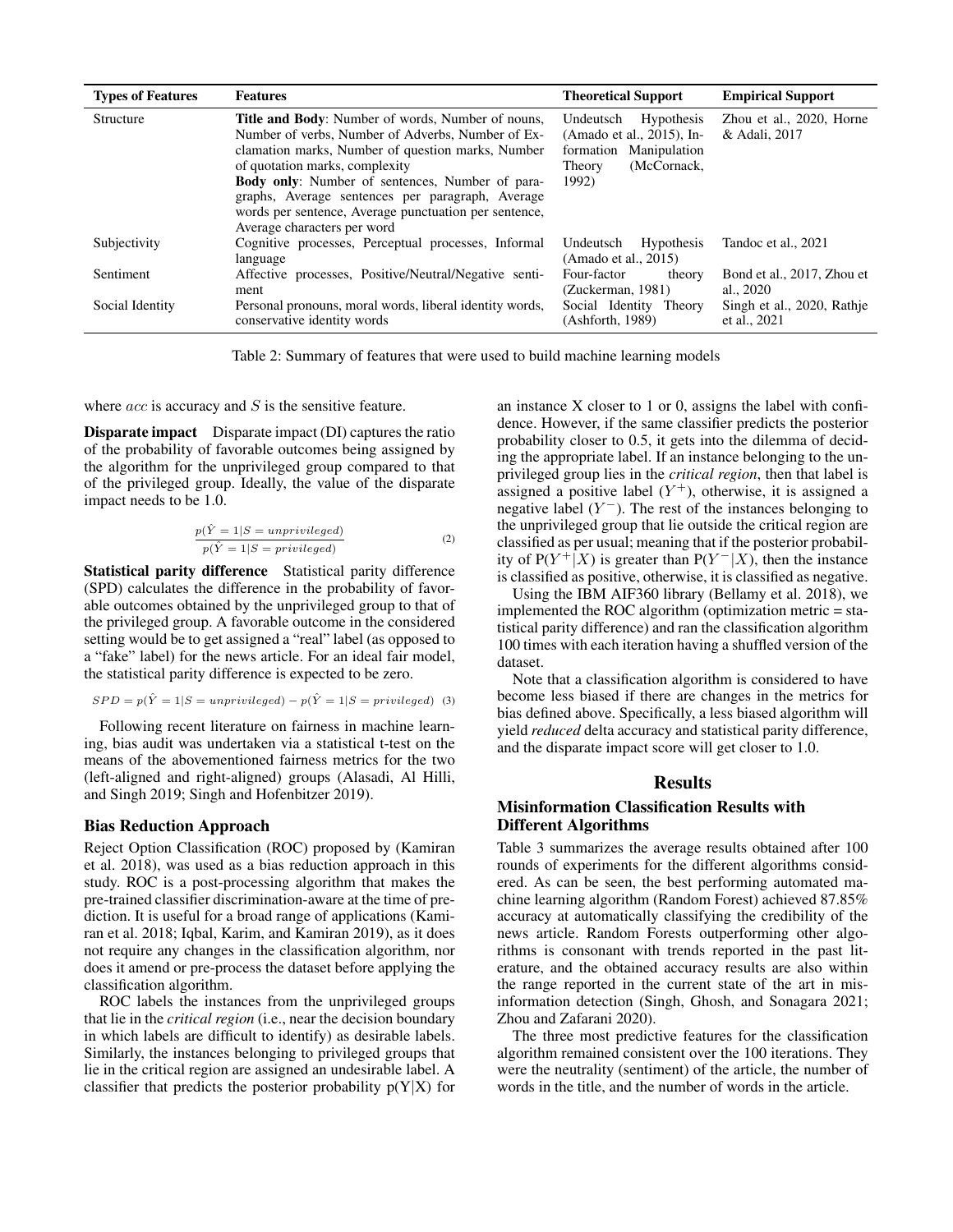The mean values for these features for the four groups: left+true, right+true, left+false, and right+false are shown in Figure 1. The differences in the values for these features across true and false news appear to be different depending on the political leaning of the article. For instance, while right+true articles were more neutral toned than left+true articles, right+false articles were less neutral toned than the left+false articles. Similar transposition occurs in the case of "number of words in news articles," while the effect is less pronounced in the case of "number of words in title." These results suggest that political leaning can play an important role in mediating the production of misinformation.

# Auditing Misinformation Detection Algorithms for Political Bias

The accuracy levels achieved with different algorithms when focusing only on the left-aligned and right-aligned sources, and the delta between them, are also shown in Table 3. As can be seen, the level of accuracy varied across algorithms but there was no clear trend of the accuracy being better for the left-leaning or right leaning articles. The accuracy was higher for right-leaning articles when using two algorithms while it was lower in other three algorithms. Importantly, all such differences were below 4%.

On the other hand, we found a strong deviation from the ideal values of 1.0 and 0% respectively in terms of Disparate Impact and Statistical Parity Difference metrics. The DI scores were consistently below the legally required level of 0.8, indicating that the unprivileged group (political right) had significantly lower odds of getting a positive label from the algorithm. A statistical t-test comparing the obtained DI values with the ideal value of 1.0 showed that the results were statistically significantly different from the ideal values (p-values  $< .001$ ) for all five algorithms.

The trends were similar in terms of Statistical Parity Difference. All five algorithms provided noticeably lower probability of positive outcomes for the political right (values ranged from -16% to -25%). The observed SPD values were statistically significantly different from the ideal value of 0 (p-values  $< .001$ ) for all five algorithms.

In summary, while there were minor differences in terms of accuracy across left and right, there were significant differences between the odds of a positive outcome being assigned to a news article based on its political leaning. These results will not be able to meet the legal standards of parity expected (Feldman et al. 2015) and hence, it is important to reduce this bias.

# Reducing Algorithmic Bias in Misinformation Detection

We utilized the ROC post-processing method for bias reduction and the various fairness metrics *after* that process are reported in Table 4. For comparison, the results *before* bias reduction are also presented.

The most noticeable differences were those in Disparate Impact and Statistical Parity Difference fairness metrics. For Disparate Impact (ideal value  $= 1.000$ ), the value moved from 0.6038 (before) to 0.9340 (after). For Statistical Parity Difference (ideal value =  $0\%$ ), the value changed from

-25.29% to -3.86%. Both these changes were large improvements in terms of fairness and were found to be statistically significant based on a t-test (p-values  $<$  .001).

At the same time, there was a modest dip in overall accuracy from 87.85% to 82.67%. There was also a small increase in the absolute value of delta accuracy from 1.36% to 1.98%. However, given that accuracy stays above 80% and delta accuracy stays below 2%, we consider these changes to be reasonable trade-offs for the much bigger improvements obtained in terms of the DI and SPD fairness metrics.

## **Discussion**

This study reported on the performance of the misinformation detection algorithm in terms of the political leaning of the news source and the potential to reduce the discriminatory performance of the algorithm using the ROC technique.

The first research question in this work was: *(RQ1) Are misinformation detection algorithms susceptible to bias in terms of political leaning?*

As shown in Table 3, the results indicated that the multiple misinformation classification algorithms performed differently based on political leaning of the news source. While the differences in terms of delta accuracy were small  $(< 4\%$ ), there were noticeable differences in terms of Disparate Impact and Statistical Parity Difference.

While prior literature motivated an audit on the relative performance of misinformation detection algorithms across political left and right, the precise nature of bias found was unexpected. The bias was found to be lot more noticeable in terms of some metrics (DI, SPD) and not as noticeable or consistent in terms of others (delta accuracy). This motivates future work with more fine-tuned hypothesis development in the space of algorithmic bias in political information.

A potential reason for the observed difference in the probabilities of the positive outcome for left and right might lie in the skew present in the dataset used. This work used one of the largest datasets available for this analysis ( $> 100k$  articles with labels for political leaning and true/false news), but the "ground truth" labels had a nearly 80% higher probability of true labels for the left leaning articles.

This could partially be a function of the reported higher prevalence of fake news on right leaning channels (Faris et al. 2017). At the same time, conservatives already are concerned about bias in political fact-checks (Shin and Thorson 2017), content moderation (Usher 2018), and platform regulation (Darcy 2021). For instance, the suspension of the (then) US President Donald Trump from Facebook was considered unfair by multiple stakeholders, and underscores the need to build approaches that are fair and auditable by thirdparties (Darcy 2021). Hence, it is unlikely that the conservative population will be accepting of a fake news detector that has a noticeable higher probability of assigning positive outcomes for left-leaning articles. In fact, the value of wellcreated algorithms lies in being able to create equitable algorithms despite having to work with skewed datasets. This is a challenge, and multiple bias reduction approaches have been proposed in recent literature (Bellamy et al. 2018).

The second research question in this work was: *(RQ2)*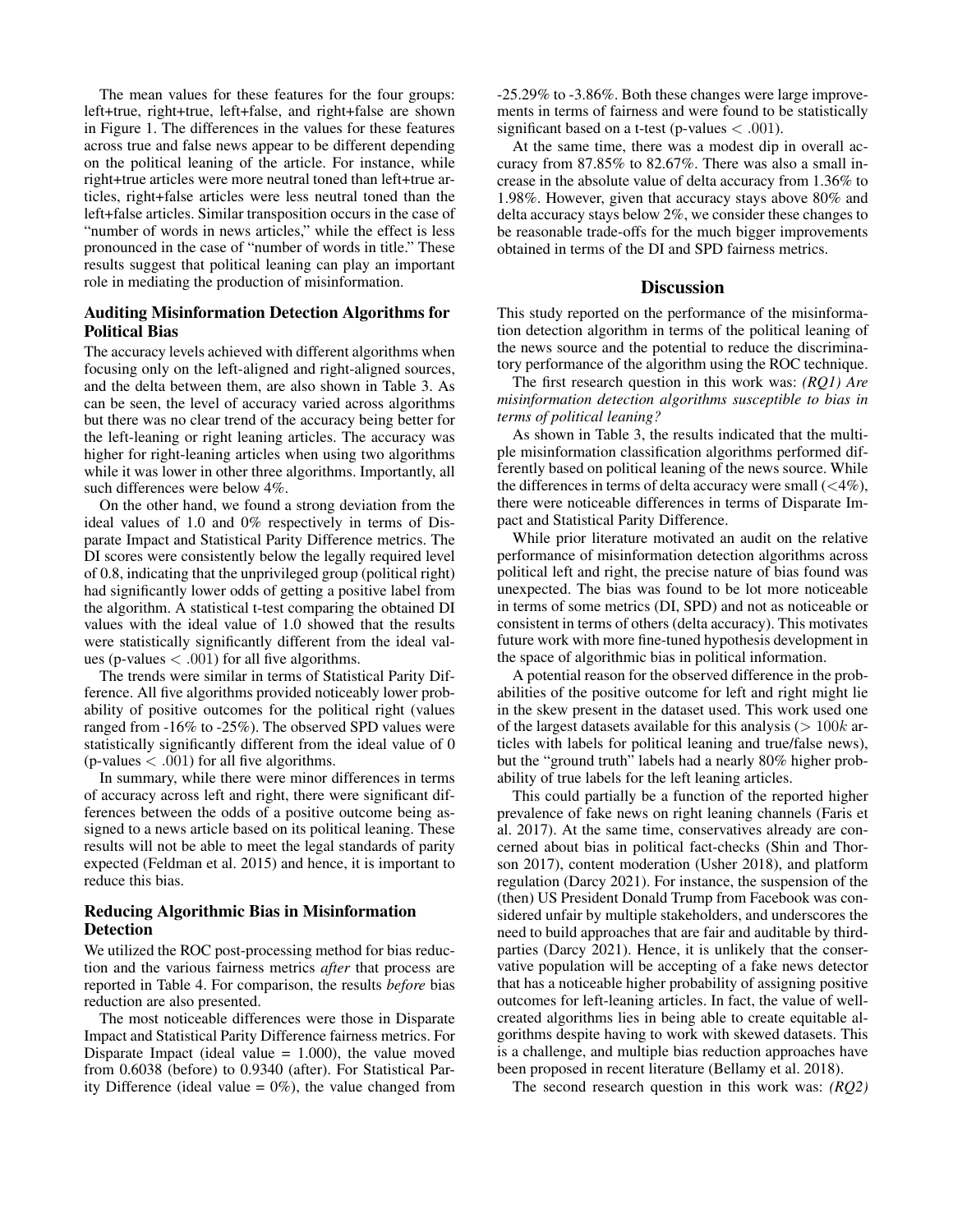

Figure 1: Average values for the four groups (true+right, true+left, false+right, false+left) for the three most predictive features in the misinformation classifier.

| <b>Method</b>                 | Accuracy | Left<br><b>Accu-</b><br>racy | Right Accu-<br>racy | Delta Accu-<br>racy | <b>Disparate</b><br>Impact | Stat. Parity<br><b>Difference</b> |
|-------------------------------|----------|------------------------------|---------------------|---------------------|----------------------------|-----------------------------------|
| <b>Random Forest</b>          | 87.85%   | 86.98%                       | 88.34%              | $-1.36\%$           | 0.6038                     | $-25.29\%$                        |
| Decision Tree                 | 81.05%   | 82.19%                       | 80.40%              | $1.79\%$            | 0.6485                     | $-22.86%$                         |
| Logistic Regression           | 63.89%   | $61.49\%$                    | 65.27%              | 3.78%               | 0.7319                     | $-16.06\%$                        |
| Multi Layer Perceptron        | 78.30%   | 79.47%                       | 77.62%              | 1.86%               | 0.6709                     | $-20.93\%$                        |
| <b>Support Vector Machine</b> | 64.04%   | 62.05%                       | 65.19%              | $-3.14\%$           | 0.7437                     | $-15.56\%$                        |

Table 3: The average accuracy and fairness levels for various models used for misinformation detection after 100 iterations.

| Metric                               | <b>Ideal Value</b> | <b>Before Bias Reduction</b> | <b>After Bias Reduction</b> |
|--------------------------------------|--------------------|------------------------------|-----------------------------|
| Accuracy                             | $100.00\%$         | 87.85%                       | 82.67%                      |
| <b>Delta Accuracy</b>                | $0.00\%$           | $-1.36\%$                    | $-1.98\%$                   |
| Disparate Impact                     | 1.0000             | 0.6038                       | 0.9340                      |
| <b>Statistical Parity Difference</b> | $0.00\%$           | $-25.29\%$                   | $-3.86\%$                   |

Table 4: Comparison of delta accuracy, statistical parity difference and disparate impact *before* and *after* bias reduction processing. Average values after 100 iterations using Random Forest classifier.

## *Can the level of bias in misinformation detection algorithms be reduced while maintaining accuracy?*

Based on the observation in the considered dataset, we found that the ROC bias-reduction approach is effective in reducing the disparity in the performance of misinformation detection algorithms across the political leaning of the news source. As shown in Table 4, in terms of DI and SPD (the fairness metrics with noticeable issues in the *before* condition), there was a noticeable improvement in fairness upon applying the ROC bias-reduction approach, and the level of accuracy was still above 80%. Given that the trade-offs between fairness and accuracy are common in similar studies, a modest decrease in accuracy with significant improvements in bias reduction was considered reasonable (Pessach and Shmueli 2020).

To increase public confidence in misinformation detection practices and subsequent corrections, it is critical to establish fairness in misinformation detection algorithms, toward which this study makes an important first contribution. Moreover, improving the fairness of misinformation detection algorithms helps ensure that the practices used to deter the spread of misinformation are not inadvertently exacerbating existing asymmetries in the political media environment or introducing new ones.

The current work has some limitations. It focused on source-level labels for misinformation and political leaning. Yet not all articles published by a particular source

are uniformly reliable vs. unreliable (Mourão and Robertson 2019) or conservative-leaning vs. liberal-leaning. In future research, it will be important to explore and extend these results by developing article-level labels. Also, we acknowledge that there are other approaches to build misinformation algorithms and reduce bias than discussed in this work. For instance, going beyond textual features, the misinformation detection algorithms can also use image features or networked propagation features for improving accuracy. Hence, the work undertaken cannot be considered a final word in this space. Rather, its contribution lies in motivating and grounding a new research direction: political bias audit for misinformation detection algorithms and identifying ways to reduce such bias.

## Conclusion

This paper grounds the use of political-leaning as a sensitive feature to study fairness in misinformation classification algorithms. The audit of the existing misinformation classification algorithm revealed that the probability of obtaining a positive outcome from the algorithm varied significantly depending on the political leaning. This disparity in the performance was found to be reduced noticeably after the application of a bias reduction algorithm (ROC) without modifying the discriminatory data or tweaking a specific classification algorithm. The results significantly move forward the literature on misinformation classification, particularly with po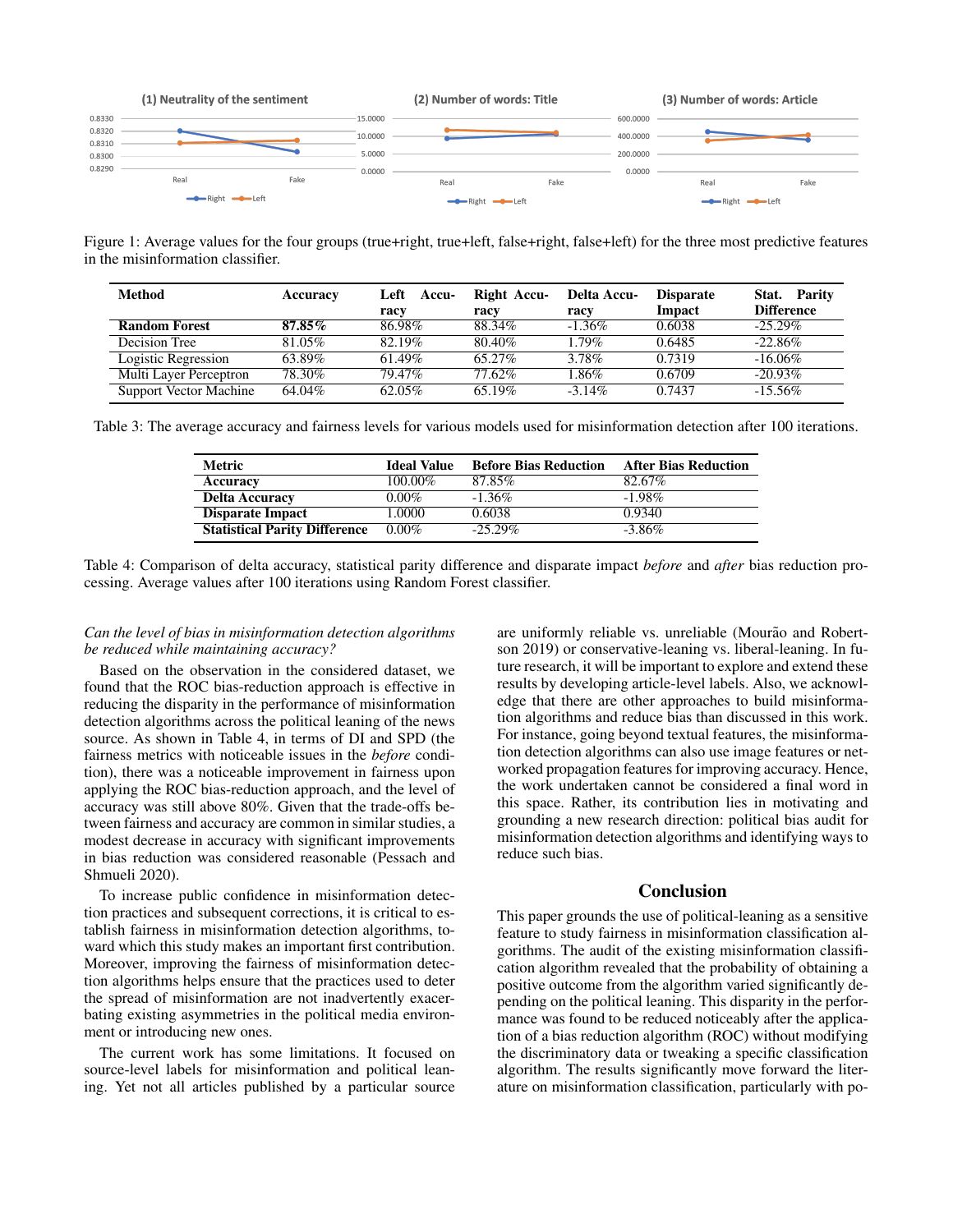litical leaning as a sensitive feature. Future work could consider reducing bias in misinformation detection algorithms at the article-level, and a newer approach to creating fair and accurate misinformation news classification algorithms to develop and maintain trustworthy online environments.

The results also have implications for our understanding of political media. The disparity in the algorithm's performance points to potential differences in the structure and features of conservative versus liberal fake news articles and/or in their overlap with traditional news. This offers an important area for future research in media and journalism studies.

## References

Alasadi, J.; Al Hilli, A.; and Singh, V. K. 2019. Toward fairness in face matching algorithms. In *Proceedings of the 1st International Workshop on Fairness, Accountability, and Transparency in MultiMedia*, 19–25.

Allcott, H., and Gentzkow, M. 2017. Social media and fake news in the 2016 election. *Journal of economic perspectives* 31(2):211–36.

Amado, B. G.; Arce, R.; and Fariña, F. 2015. Undeutsch hypothesis and criteria based content analysis: A meta-analytic review. *The European Journal of Psychology Applied to Legal Context* 7(1):3–12.

Ashforth, B. E., and Mael, F. 1989. Social identity theory and the organization. *Acad. of management review* 14(1):20–39.

Babaei, M.; Kulshrestha, J.; Chakraborty, A.; Redmiles, E. M.; Cha, M.; and Gummadi, K. P. 2021. Analyzing biases in perception of truth in news stories and their implications for fact checking. *IEEE Transactions on Computational Social Systems*.

Bellamy, R. K.; Dey, K.; Hind, M.; Hoffman, S. C.; Houde, S.; Kannan, K.; Lohia, P.; Martino, J.; Mehta, S.; Mojsilovic, A.; et al. 2018. Ai fairness 360: An extensible toolkit for detecting, understanding, and mitigating unwanted algorithmic bias. *arXiv preprint arXiv:1810.01943*.

Bond, G. D.; Holman, R. D.; Eggert, J.-A. L.; Speller, L. F.; Garcia, O. N.; Mejia, S. C.; Mcinnes, K. W.; Ceniceros, E. C.; and Rustige, R. 2017. 'lyin'ted','crooked hillary', and 'deceptive donald': Language of lies in the 2016 us presidential debates. *Applied Cognitive Psychology* 31(6):668–677.

Buolamwini, J., and Gebru, T. 2018. Gender shades: Intersectional accuracy disparities in commercial gender classification. In *Conference on fairness, accountability and transparency*, 77–91. PMLR.

Calmon, F.; Wei, D.; Vinzamuri, B.; Ramamurthy, K. N.; and Varshney, K. R. 2017. Optimized pre-processing for discrimination prevention. In *Advances in Neural Information Processing Systems*, 3992–4001.

Civil Rights Act. 1964. Civil Rights Act of 1964. *Title VII, Equal Employment Opportunities*.

Conroy, N. K.; Rubin, V. L.; and Chen, Y. 2015. Automatic deception detection: Methods for finding fake news. *Proceedings of Association for Information Science and Technology* 52(1):1–4.

Cummings, W. 2018. Diamond and silk tell congress, 'facebook censored our free speech!,'. *USA Today*. Available online: https://bit.ly/3r6FsJp.

Darcy, O. 2021. Republicans and right-wing<br>media use facebook oversight board's trump deoversight board's trump de-<br>
CNN. Available online: cision to claim bias. *CNN*. Available online: https://www.cnn.com/2021/05/05/media/facebook-oversightboard-trump-right-wing-reaction/index.html.

Duster, T. 1996. Individual fairness, group preferences, and the california strategy. *Representations* 55:41–58.

Fang, Y.; Gao, J.; Huang, C.; Peng, H.; and Wu, R. 2019. Self multi-head attention-based convolutional neural networks for fake news detection. *PloS one* 14(9):e0222713.

Faris, R.; Roberts, H.; Etling, B.; Bourassa, N.; Zuckerman, E.; and Benkler, Y. 2017. Partisanship, propaganda, and disinformation: Online media and the 2016 us presidential election. *Berkman Klein Center Research Publication* 6.

Feldman, M.; Friedler, S. A.; Moeller, J.; Scheidegger, C.; and Venkatasubramanian, S. 2015. Certifying and removing disparate impact. In *Proc. ACM SIGKDD international conference on knowledge discovery and data mining*, 259–268.

Greenhill, K. M., and Oppenheim, B. 2017. Rumor has it: The adoption of unverified information in conflict zones. *International Studies Quarterly* 61(3):660–676.

Grinberg, N.; Joseph, K.; Friedland, L.; Swire-Thompson, B.; and Lazer, D. 2019. Fake news on twitter during the 2016 us presidential election. *Science* 363(6425):374–378.

Guess, A. M.; Barberá, P.; Munzert, S.; and Yang, J. 2021. The consequences of online partisan media. *Proceedings of the National Academy of Sciences* 118(14).

Horne, B., and Adali, S. 2017. This just in: Fake news packs a lot in title, uses simpler, repetitive content in text body, more similar to satire than real news. In *Proceedings of the AAAI Conference on Web and Social Media*, volume 11.

Horne, B. D.; Dron, W.; Khedr, S.; and Adali, S. 2018. Assessing the news landscape: A multi-module toolkit for evaluating the credibility of news. In *Companion Proceedings of the The Web Conference 2018*, 235–238.

Hutto, C., and Gilbert, E. 2014. Vader: A parsimonious rulebased model for sentiment analysis of social media text. In *Proceedings of the International AAAI Conference on Web and Social Media*, volume 8.

Iqbal, M.; Karim, A.; and Kamiran, F. 2019. Balancing prediction errors for robust sentiment classification. *ACM Trans. on Knowledge Discovery from Data (TKDD)* 13(3):1–21.

Jiang, S.; Robertson, R. E.; and Wilson, C. 2020. Reasoning about political bias in content moderation. In *Proceedings of the AAAI Conference on Artificial Intelligence*, volume 34, 13669–13672.

Jost, J. T., and Krochik, M. 2014. Ideological differences in epistemic motivation: Implications for attitude structure, depth of information processing, susceptibility to persuasion, and stereotyping. In *Advances in motivation science*, volume 1. Elsevier. 181–231.

Jost, J. T.; Stern, C.; Rule, N. O.; and Sterling, J. 2017. The politics of fear: Is there an ideological asymmetry in existential motivation? *Social cognition* 35(4):324–353.